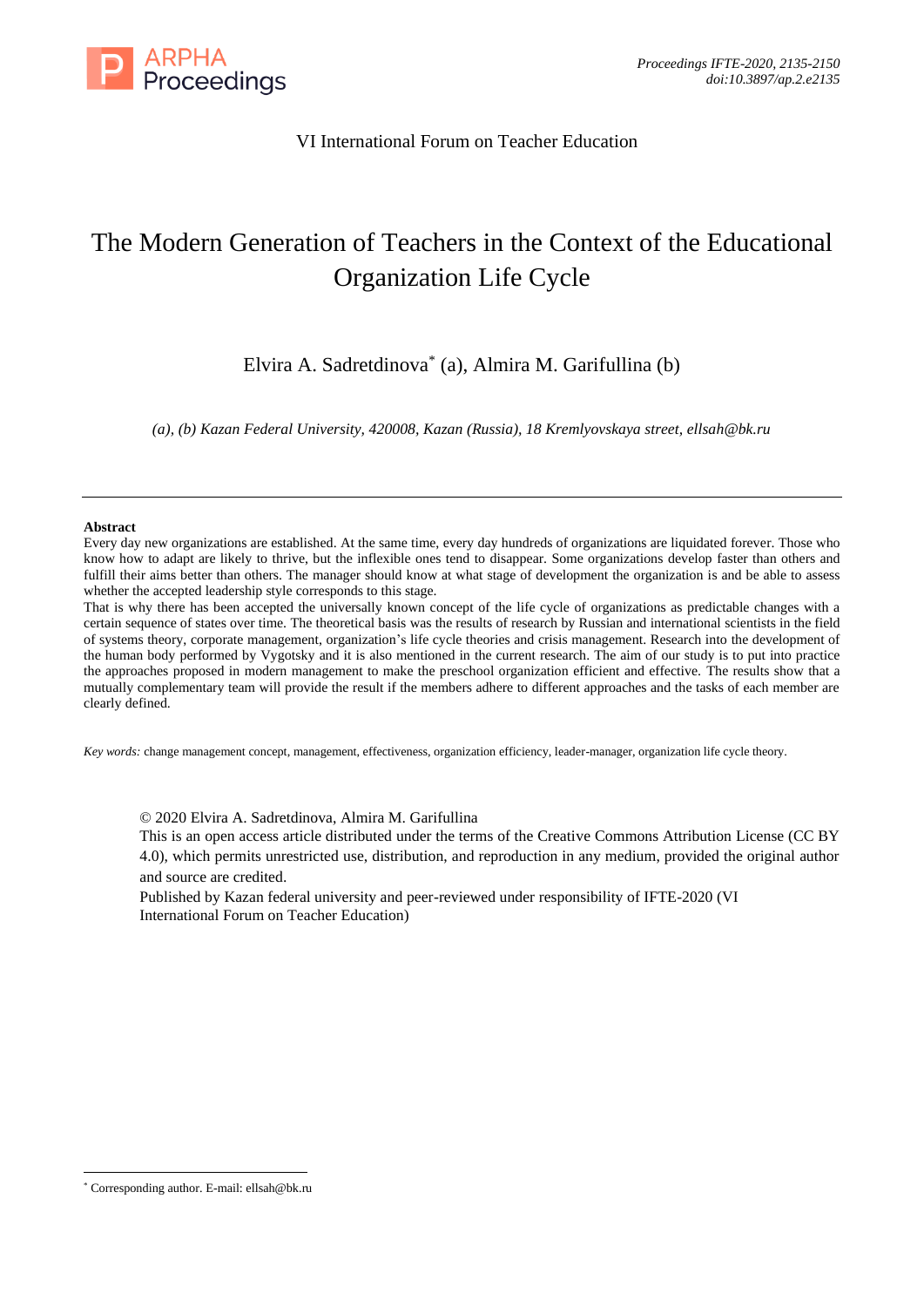#### **Introduction**

To make an insight into any problem (a car breakdown, family disorder, trouble at work) will show that a failure has occurred, and it is caused precisely by the fact that something has changed. What is required for this change?

Adizes (2009) proposed his own theory of management - the concept of managing change and solving problems caused by them. It addresses the issue of management education.

The challenges, which are manifestations of disintegration as a result of change, need to be addressed. However, any decisions that heads of organizations make to meet these challenges give rise to new changes, and therefore new discrepancies leading to new problems. The purpose of any form of organizational leadership is to solve the today's problems and anticipate the tomorrow's ones. And that means change management.

The relevance of this work is due to the need for managers to pay attention to the theoretical foundations of the organization functioning. This is important so that the development methods introduced by executives correspond to the level of natural development of the organization. The use of graphical, visual models in determining the developmental trends of the company, built on the basis of the theory of life cycle, allows to more likely predict the internal changes of the company. In addition, in order to improve the managerial process, the manager needs to monitor aspects of the organization life cycle theory that appear as a result of new research. Researchers noted that the development of organizations is determined by a certain algorithm common to almost all types of organizations. The identification of such an algorithm allows, with a certain degree of probability, to forecast the onset of crisis situations and develop the tools that will most effectively neutralize their negative consequences. This becomes more relevant in a market economy, when market mechanisms are intensified, the destruction of old economic ties is destructed and new relationships with counterparties are built.

Considering the organization as an economic system from the perspective of the stages of its life cycle, it is possible to quite precisely predict the future characteristics of the organization in order to optimize the managerial impact. Nevertheless, the issues of the manifestation of the stages of the life cycle in the conditions of the development of a market economy have been poorly studied. In addition, there are some differences in determining the directions for improving the management of organizations according to the stages of their life cycle. The main problem in this case is the difficulty of combining the approaches developed by world economic thought with the traditions of the traditional Russian research and the difficulties of developing modern economic reality.

#### **Purpose and objectives of the study**

The purpose of our study is to put into practice the tools proposed in modern management to make the preschool organization efficient and effective in the short and long term.

#### **Literature review**

The literature and management sources' review reveals the material, social, and economic points of view (Blanchard, 2009; Lavizina, 1996; Piskoppel, 1994, Ros, 2005). Change creates problems and the greater the speed and scale of change, the larger and more complex the problem. Why are changes causing problems? Because everything in the world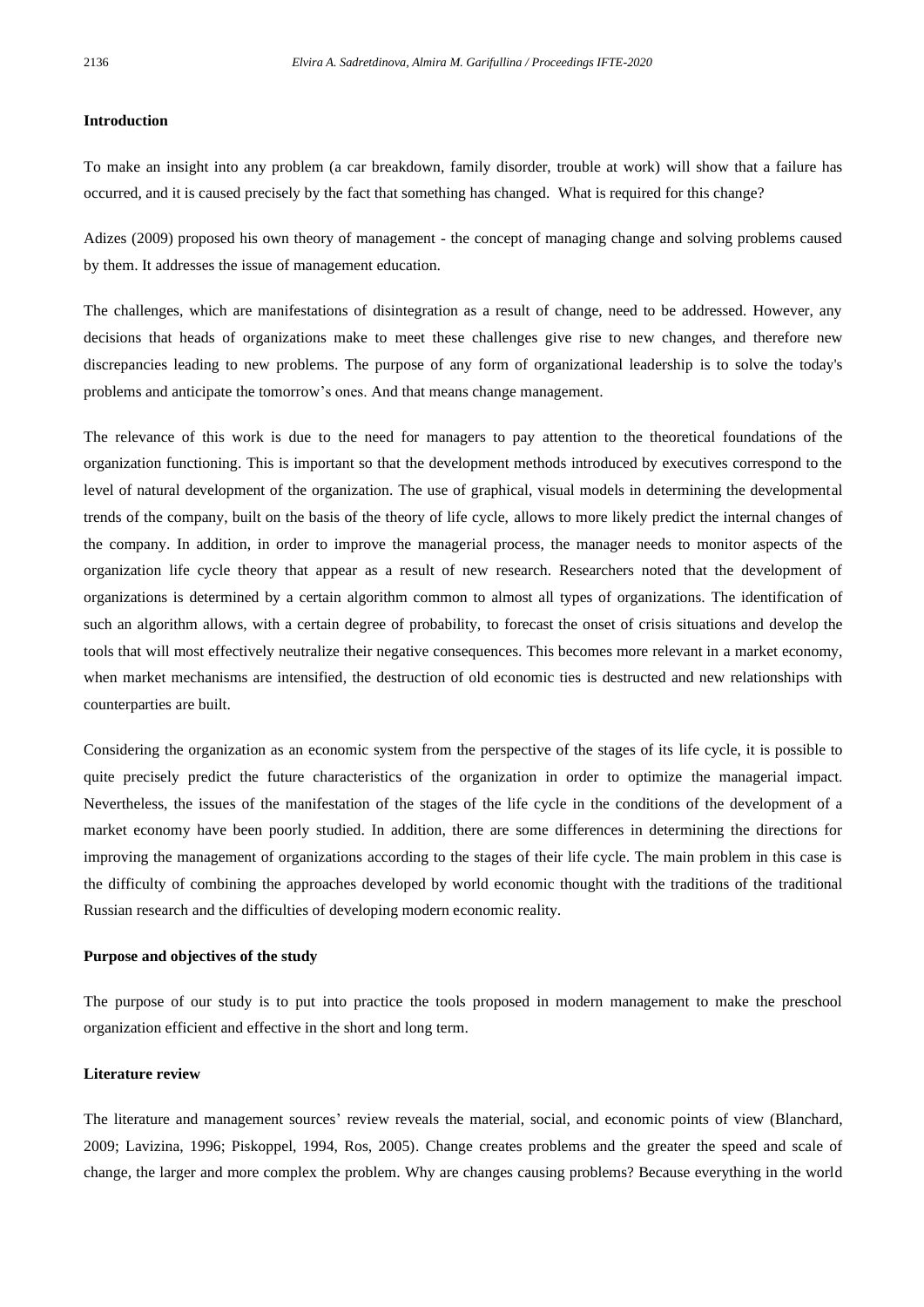is a system, be it a person or the solar system. Any system by definition consists of subsystems. When changes occur, they do not change synchronously: some transform faster, others slower. This leads to the disintegration of the system.

The main idea of Adizes (2008a) is that there is no an ideal leader, or manager - that is, the one capable of singlehandedly fulfilling all the functions necessary for the effectiveness and efficiency of an organization in the short and long term. Talking about what a leader should do (based on the needs of the organization), modern management literature does not take into account that those who are able to fulfill these recommendations do not exist in nature. All books and textbooks that try to make us perfect managers or leaders come from the erroneous idea of the attainability of an ideal.

We all go the wrong way and waste millions on education and training of leaders on the basis of insolvent ideas. Classics of management theory, including Koontz (2010), and Drucker (1971), as well as current management academies Stephen Covey (1992) and Tom Peters (1988), describe managers as if they all use a single leadership style that can be easily taught to everyone. This overlooks the fact that different people have different approaches to organization, planning and control. Successful management is considered as a model, a template.

All works are dedicated to what is supposed to happen. However, in reality there are many different management styles both successful and erroneous. The number of combinations of strengths and weaknesses of the leader is infinite. A lot of books have been written on this subject, but most authors focus on behavioral models, considering them in a psychological aspect. "I am a psychologist. I am the head of an educational organization. I am not a management specialist. I'm interested in how different people make decisions, exchange information, select staff and create incentives for their activities, and I'm looking for ways that can help them do their work more efficiently for the benefit of the organization". Adizes' theory (2008a) does not rely on psychological theories, interviews, or controlled experiments.

Planning the change process through model building provides an advantage to the organization. Firstly, modeling is a practical answer to questions regarding improving the organization's activities and increasing its competitiveness. Secondly, the head or management of an organization that has implemented one or another methodology will have information that will allow them to independently improve their organization and predict the future.

When our organization faced the choice of a development model, it took us a long time to consider which model we want to focus our attention on though sorting out, comparing, analyzing. And they chose the model of "life cycles" by Adizes (2008b). Because his theory of the organization life cycles is similar to the periodization of human mental development.

Dwelling on the criterion for age-related periodization the Russian researcher Vygotsky (cited in Piskoppel, 1994) considered mental neoplasm characteristic of each stage of development. He distinguished "stable" and "unstable" (critical) periods of development.

- 1) newborn crisis
- 2) infant age
- 3) the one-year crisis
- 4) early childhood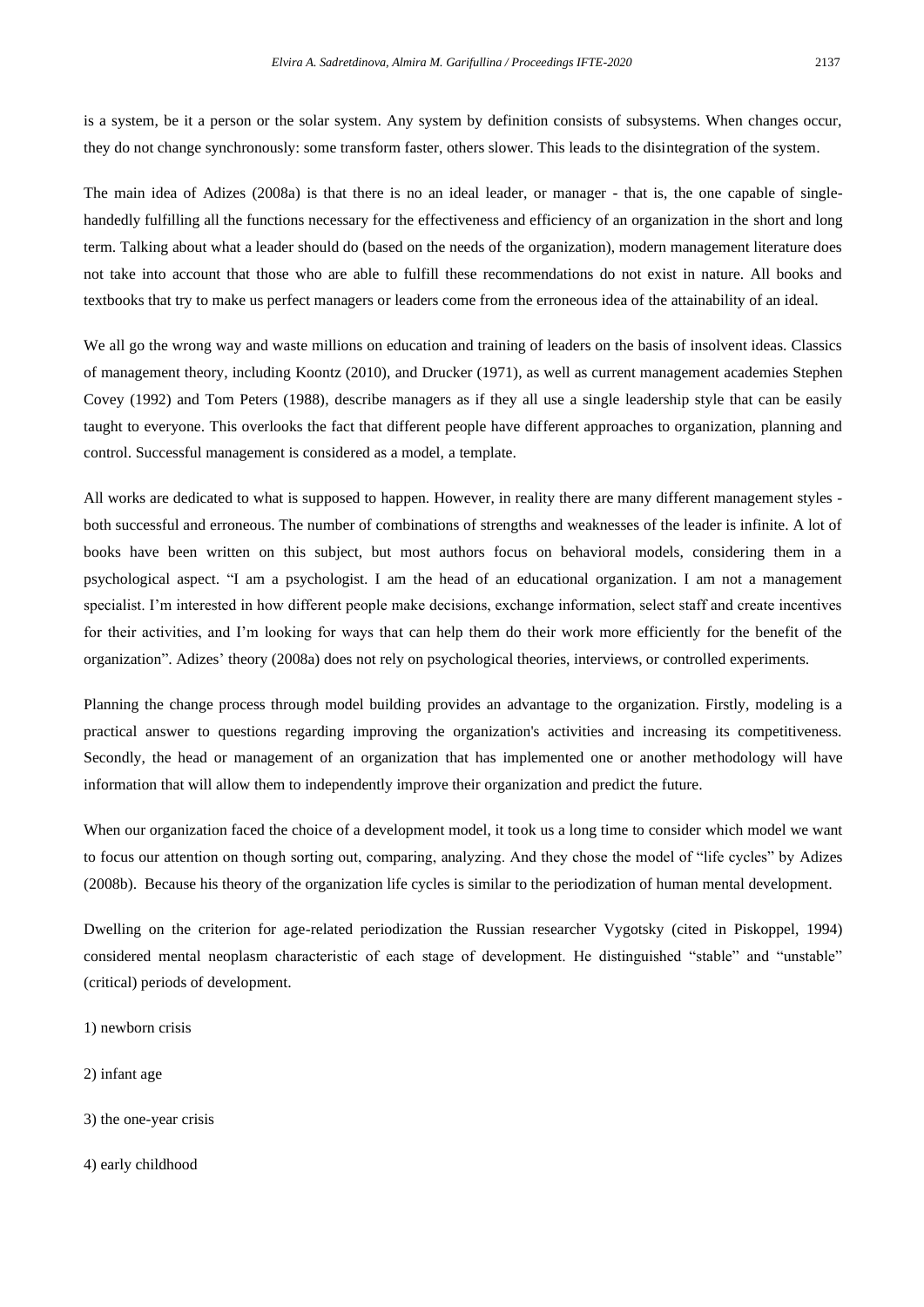- 5) ) the 3-year crisis
- 6) preschool age
- 7) the 7-year crisis
- 8) school age
- 9) the teen-age crisis
- 10) puberty
- 11) the 17-year crisis.



If we compare the theory of development of organizations of different management methodologies on the example of Greiner (1997) and Adizes (2009) you can see some difference in the Table 1.

Table 1.

| The completed model<br>Represents 10 stages from Birth<br>to <i>Death</i> . Company may return with a descending branch of<br>development into the stage of <i>Prosperity</i> . | The Incomplete model<br>There can be an infinite number of stages, but the<br>company can no longer return to the past                                                       |
|---------------------------------------------------------------------------------------------------------------------------------------------------------------------------------|------------------------------------------------------------------------------------------------------------------------------------------------------------------------------|
| Adizes calls the optimal point of development as the stage<br>of <i>Prosperity</i>                                                                                              | Greiner does not name the optimal development point, but<br>notes that since any stage cannot last more than 15 years,<br>the company cannot remain at any stage permanently |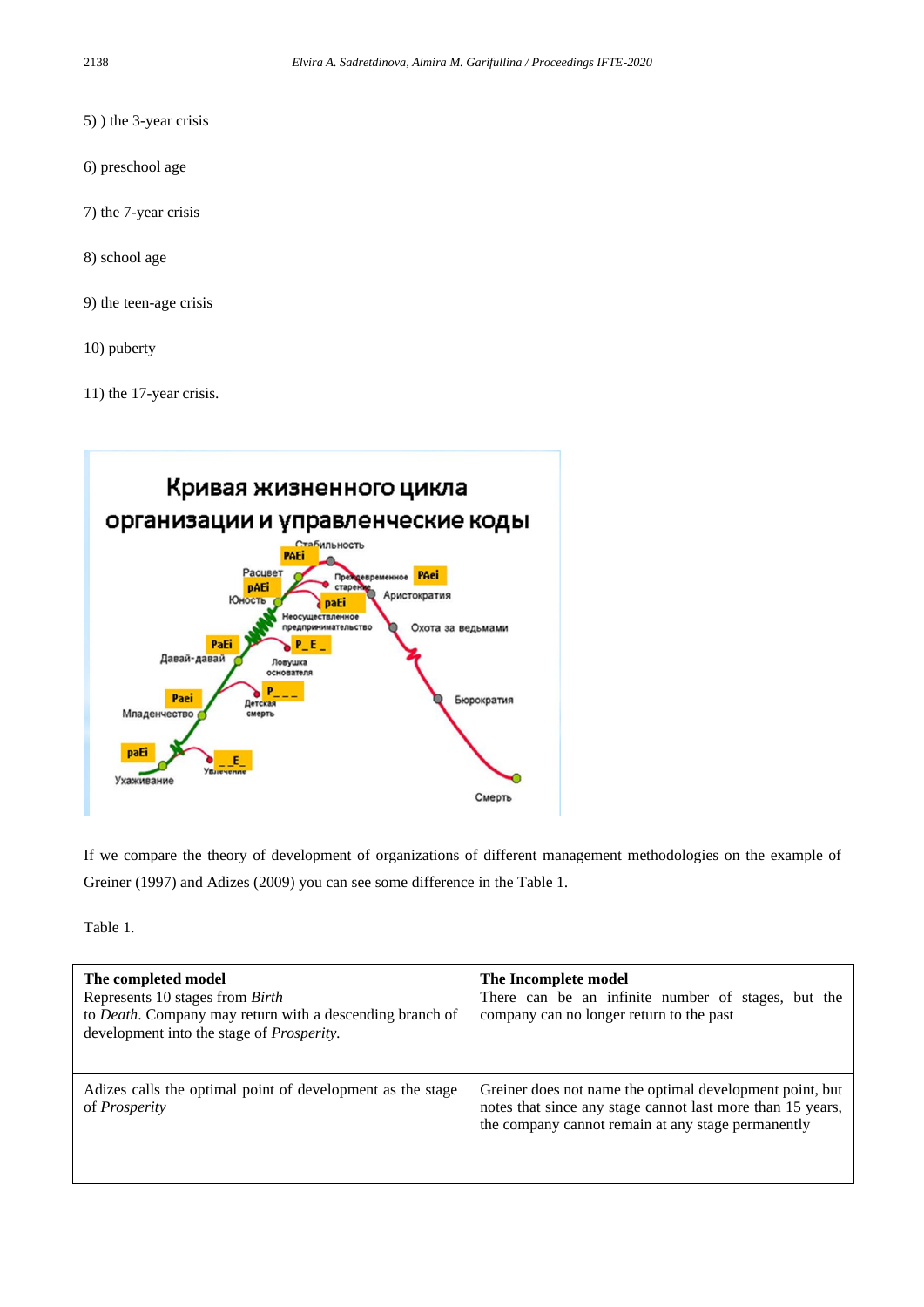| The factor of the state (protectionism policy) should be<br>considered when regarding the growth and development of<br>the organization | State factor not taken into account                                   |
|-----------------------------------------------------------------------------------------------------------------------------------------|-----------------------------------------------------------------------|
| all stages of the organization's growth are considered                                                                                  | The stages of <i>Courtship</i> , <i>Infancy</i> and are combined into |
| sequentially                                                                                                                            | one called <i>Creativity</i>                                          |

And in this comparison, the classic Adizes' developmental model (2009) is closer and clearer to us.

The main postulates of the Adizes' model (2009) are the following statements:

- there are problems at each stage of the life cycle;

- organization problems are divided into "growth diseases" and "organizational pathologies";

- as a rule, organizations cope with growth diseases on their own;
- treatment of organizational pathologies requires external intervention;
- the transition to a descending branch of development for the organization is not predetermined;

- the main task of the organization is to achieve the dawn and not fall on the downward branch of development.

The advantages of the model of Adizes (2009) include: independence from the industry; non-normative approach; the "Scenario" approach; optional death of the organization.

The disadvantages of the model of Adizes (2009) include: unclear relationship with other areas of management; lack of explicit criteria for the development of the company.

The objective of the successful management is to make the organization effective and efficient in the short and long term.

### **Methodology**

In the process of research, theoretical, diagnostic, empirical, experimental, methods of mathematical statistics and graphical representation of the results were applied. They are:

1. The study of theoretical aspects and the identification of the nature of *Organization Life Cycle*;

- 2. Determining the stages of the organization's life cycle; four management code functions.
- 3. The study of different models of organization life cycles;
- 4. Determining the actions of the leader at different stages of the development of the organization;
- 5. The study of problems of adapting the theory of the organization's life cycle to the Russian reality;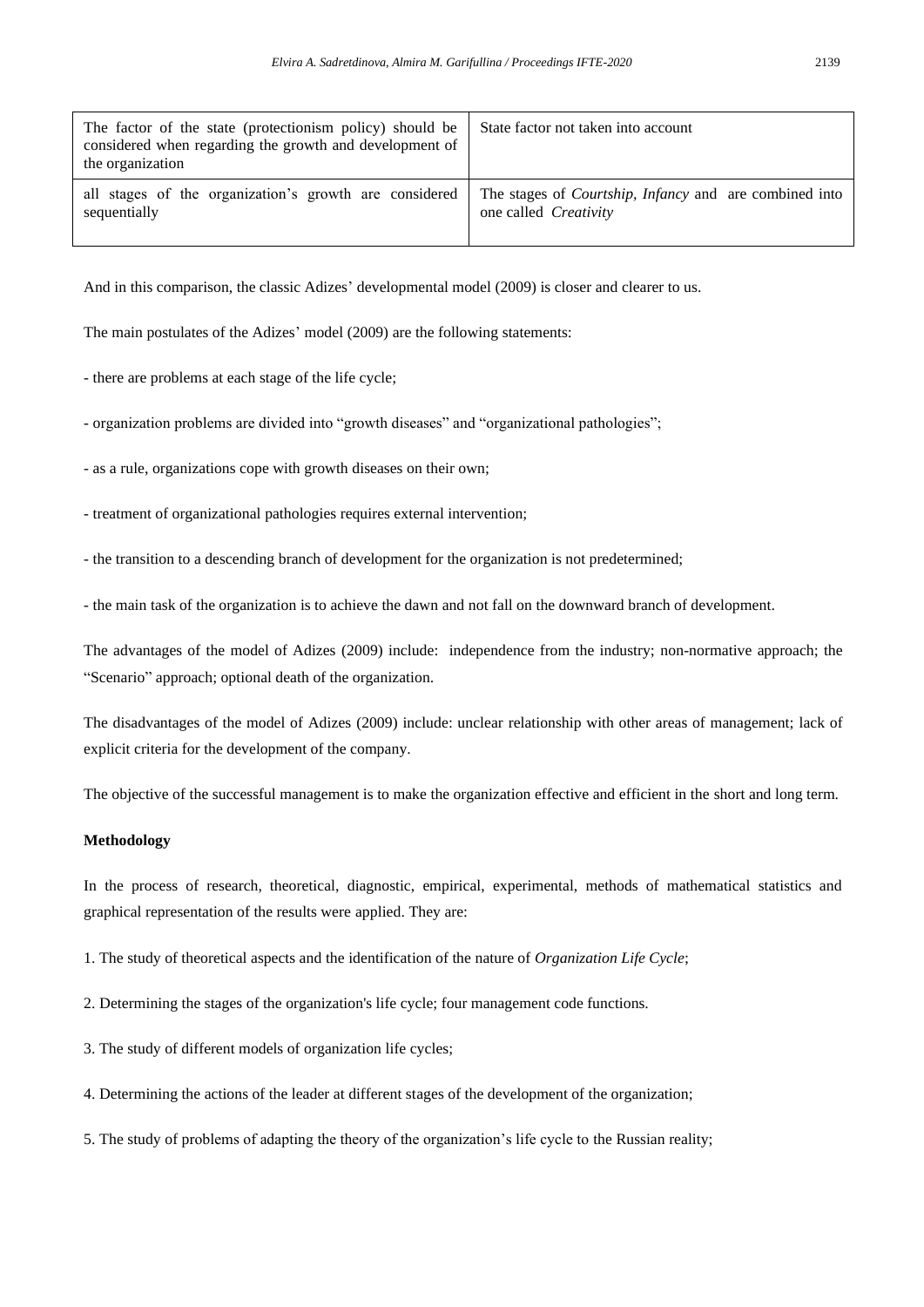6. The description of the stages completed by the preschool educational organization *Kindergarten No. 113* of the Soviet district of Kazan to provide recommendations for a successful transition to the next stage.

It is important to point the four functions of management code according to Adizes (2009). He believes that in order to ensure the proper level of management, the organization should perform four functions: (P) producing results – these are the results for which the organization exists and which determine its effectiveness, (A) administering administration that ensures productivity, (E) entrepreneuring - entrepreneurship through which change management takes place, and (I) integrating - integration, that is, combining the structural elements of the organization to ensure its viability in the long term.

The PAEI is an abbreviation of 4 English words, denoting 4 basic needs of any organization and corresponding to its main activities, the main roles: manufacturer, administrator, entrepreneur, integrator.

The Adizes' methodology (2008b) is aimed at forming the optimal team composition. In particular, it enables the leader to evaluate how effectively the employee performs each of the four main roles.

Thus, P stands for *producing results* where the function is production and the role is the producer. For the manufacturer, a clear task, goal, facts, figures are important. Such employees carry out any, even routine work, which has a clear measurable result. They love the clear and predictable rules of the game, arrangements and instructions. A "pure" manufacturer is a workhorse. He/she comes first and leaves last and is always busy. However, he/she is wary of any innovations and changes; he or she is not able to work in a team. She/he is competent in his or her field, when changing regulations, he or she is knocked out of the working rhythm and does not tolerate a state of uncertainty. This person loves to engage in work processes, which are tuned to the result. He/she is not inclined to follow all instructions, and is sometimes ready to deviate from the rules in order to achieve the desired. He/she needs to see the goal in front of them, and the ways to solve the problem they will figure it out on their own. Therefore, he/she needs to know his or her business thoroughly and understand the little things.

*A* stands for *administering* where the function is administration and the role is the administrator. These people tend to stay away from problems and difficulties. The zone of their comfort is beyond fuss and all that requires an immediate reaction to what is happening. The follow instructions and rules and scrupulously pay attention to detail. Such employees have strong analytical skills. The "pure" administrator is a bureaucrat. They come to the office and leave on schedule. All papers are removed in place. The minuses include pettiness, pickiness, emotional detachment, and action only according to instructions and lack of initiative. His or her functionality is reduced to a strict adherence to the rules, compliance with standards and deadlines. He/she is inclined to control everyone and everything and likes to make lists and instructions. An administrator can give shape to any crazy idea and make it completely achievable. Such a person sees all the risks initially, before becoming a reality. He/she is worried that all matters are brought to an end. They worry if the information is saved.

E stands for *entrepreneuring* where the function is entrepreneurship, the role is the entrepreneur. An entrepreneur is a creative person; showing courage and willingness to act. They have a highly developed need to change the world around them: creating a new one, developing ideas, updating, a common understanding of technologies, assessing opportunities and threats from the surrounding community - this is their "pet-horse". It is important for them to win and at any cost. The entrepreneur in "pure form" is an adventurer. He/she does not have a clear schedule, but many ideas. And this is the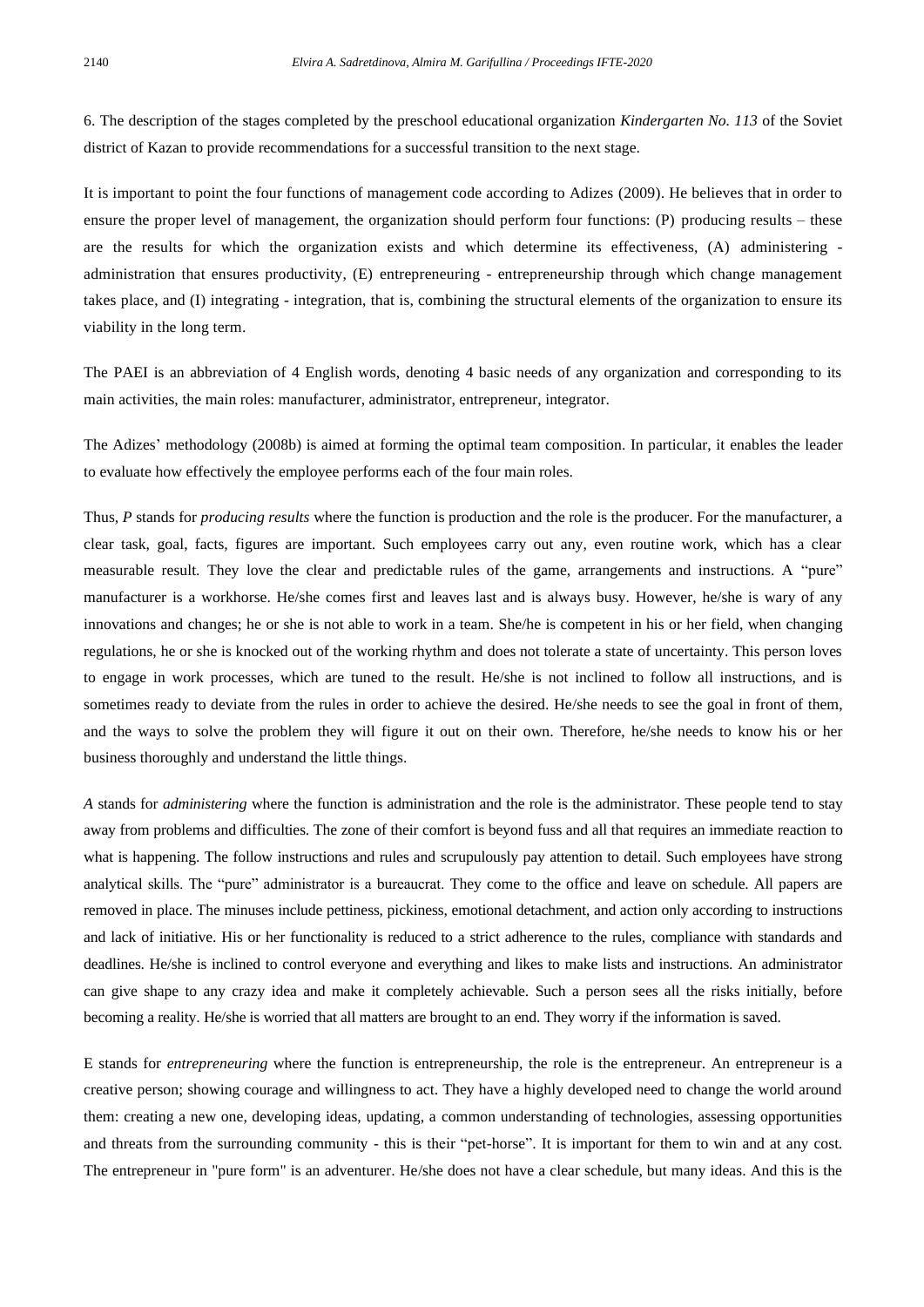main thing for him. It is impossible to isolate from the team, often missing important details. The hate routine and they do not tolerate small details. It is difficult for such a person to concentrate on one thing and methodically follow to achieve a result. But he/she has no rival in finding a new line of development or come up with a unique product. He/she is not interested in short-term results and interested in only great ideas.

*I* stands for *integrating* to suggest the function of integration and the role of the integrator. The integrator is able to maintain an atmosphere of mutual trust and respect and is able to listen and hear. They can resolve conflicts and reduce tension. They as sociable and friendly have the ability to empathy. They are always party people, informal leaders in the team. The cons are a quick loss of interest in the case when much of the work remains unfinished, sharply perception of criticism, and proneness to grievances and gossip. He/she creates a team spirit and he or she follows the rules of the corporation and motivates colleagues to work. The integrator can be passive (he or she himself participates in the group) and active (rallies, but he or she remains aloof). In addition, their activities are vertical (aimed at top management), horizontal (in his or her professional circle) and lower (with subordinates).

The four management functions of P, A, E and I are something like a set of "vitamins" all of which are necessary for the organization maintenance in the short and long term. If at least one of them is missing, the organization is threatened with a disease with certain symptoms:

• the production function is unsatisfactorily fulfilled and the main consumers of the services of our organization (parents) are dissatisfied.

• the administration function is poorly executed and the organization suffers unjustified losses.

• the organization does not cope with the function of entrepreneurship; there are no new ideas or they are not in demand.

• the integration function is not implemented and the company begins collapsing.

However, skillfully nourishing the organization with the missing "vitamin", it is possible to improve its work in the short and long term.

The implementation of each function provides an answer to the corresponding question.

- R What needs to be done?
- A How to do this?
- E When and why should this be done?
- I Who should do this?

If one function is satisfactorily performed, and the other three do not meet even the minimum requirements necessary to complete the task, there is a certain style of mismanagement, the variety of which depends on which functions remain unfulfilled. People who could perform all four functions at once do not exist in nature. A normal person can cope with one or two. Occasionally, there are those who are able to perform three functions. The manager can successfully cope with each of the four functions individually in solving specific problems, but no one can perform all four at the same time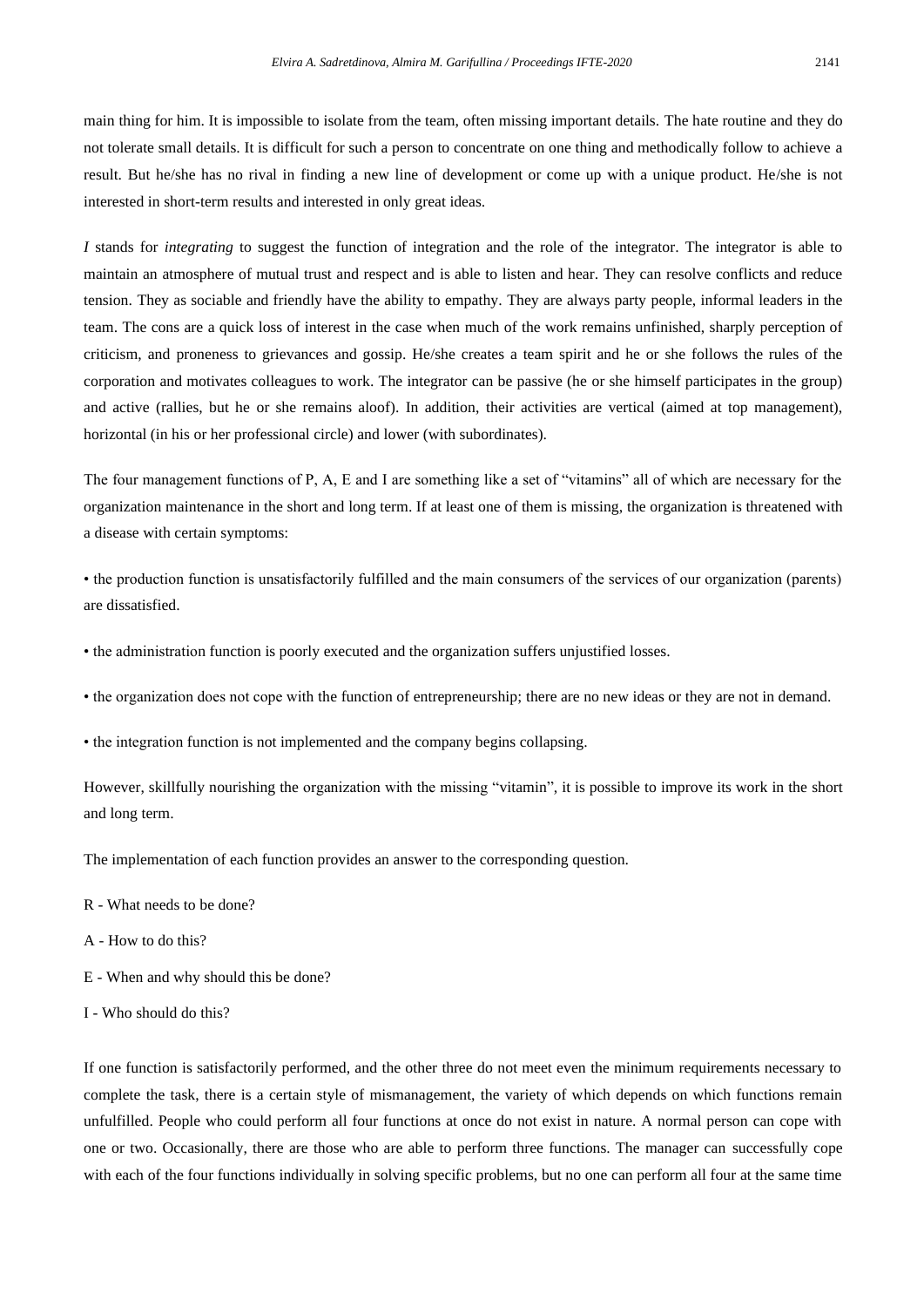in any situation. If you do not take the wish for reality, it will inevitably be found that each person has a unique combination of advantages and disadvantages. Adizes' approach (2009) is realistic and defines what people can give each other and what they are capable of despite their inherent weaknesses.

The experimental research site of the study is *Kindergarten of No. 113* preschool, based in the Soviet district in the city of Kazan, the Republic of Tatarstan.

Stages of the experiment:

2014 - *Birth* Stage of the organization

2015 - *Infancy* Stage

2017 - *Rapid Growth* Stage

#### 2018 - *Youth* Stage

Having studied the theoretical material of the Adizes' model (2009), we tried to build a development model of *Kindergarten of No. 113* preschool, using the model as an example.

## *The Birth* Stage

At this stage, the organization existed exclusively in the form of *an idea*, which was formed by the founders, the authors of the article. In the process of considering the idea, its refinement to a "ready-made" state, it took on ever more clear-cut outlines. And it was decided to establish *a Kindergarten* with the emphasis placed on the aesthetic and intellectual development of preschool children through a high-quality educational environment.

In 2014, as part of the social program for expanding preschools in the city of Kazan, the city administration issued a decision to construct a kindergarten to house 140 children at 20 "b", Glushko Street.

At the initial stage, the managers may encounter the following problems, presented in Table 2.

## Table 2.

| Natural problems and errors                                               | Abnormal problems and error                                       |
|---------------------------------------------------------------------------|-------------------------------------------------------------------|
| Excessive excitement, fear and insecurity                                 | Total absence of fear and low commitment to the<br>idea           |
| Fuzzy tasks and confusing functions                                       | Excessive time to think over details and dragging<br>out the time |
| Challenges in choosing priorities: changing the world or<br>making money? | Excessive emphasis on making money                                |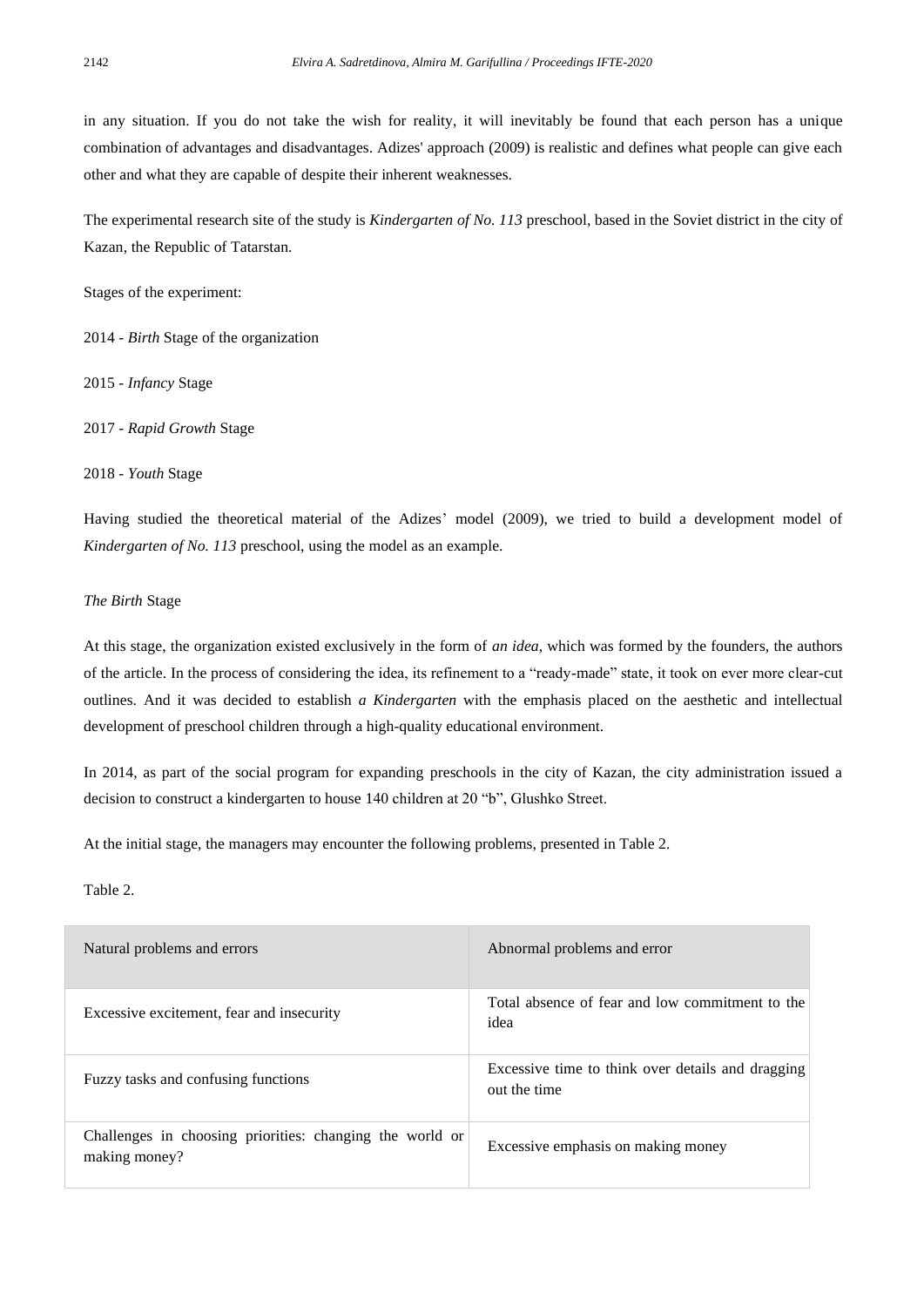At this stage, the leader encountered such expected problems and errors as:

- excessive excitement, fear and insecurity;

- fuzzy tasks and mixing functions.

The *Infancy* stage began since the opening of the preschool in October 29, 2014, with the first preschoolers and employees admitted.

The efficiency was low. The organization only learned to function effectively. And then, the leader was required high attention of and a strong managerial hand included.

The leader, by example, had to show involvement in the work and focus on results, act as the provider of transparency, confidence and sustainability for the staff.

During this period, the efforts of the administrative team, consisting of the head, the senior educator and the supply manager, were focused on creating a quality education, improving work with children and their parents. Employees did their best (sometimes there were not enough educators for normal functioning) in order to compensate for the lack of experience and achieve the required results. The details are set out in Table 3.

Table 3.

| The Expected Problems and Errors                                                                                                                                      | The Abnormal Problems and Errors                                                                        |
|-----------------------------------------------------------------------------------------------------------------------------------------------------------------------|---------------------------------------------------------------------------------------------------------|
| Problems associated with first experience using the product or<br>service by end customers                                                                            | Inability of the company to establish feedback<br>with consumers and solve problems with the<br>product |
| Difficulties with the release of the finished product (violation<br>of the terms of release and difficulties at the stages of<br>development of the finished product) | Continuous postponement of product release<br>due to minor changes                                      |
| The desire to receive additional cash resources from the sale<br>non-core goods and services                                                                          | Launching a "raw" product to the market                                                                 |
| Lack of management skills and delegation                                                                                                                              | Excessive control that paralyzes work                                                                   |
| Lack of rules and procedures for effective management                                                                                                                 | Lack of tolerance for errors and the repetition<br>of errors of the same type                           |
| Frequent mistakes made by employees and company manager                                                                                                               | The head does not listen to feedback and does<br>not go no contact                                      |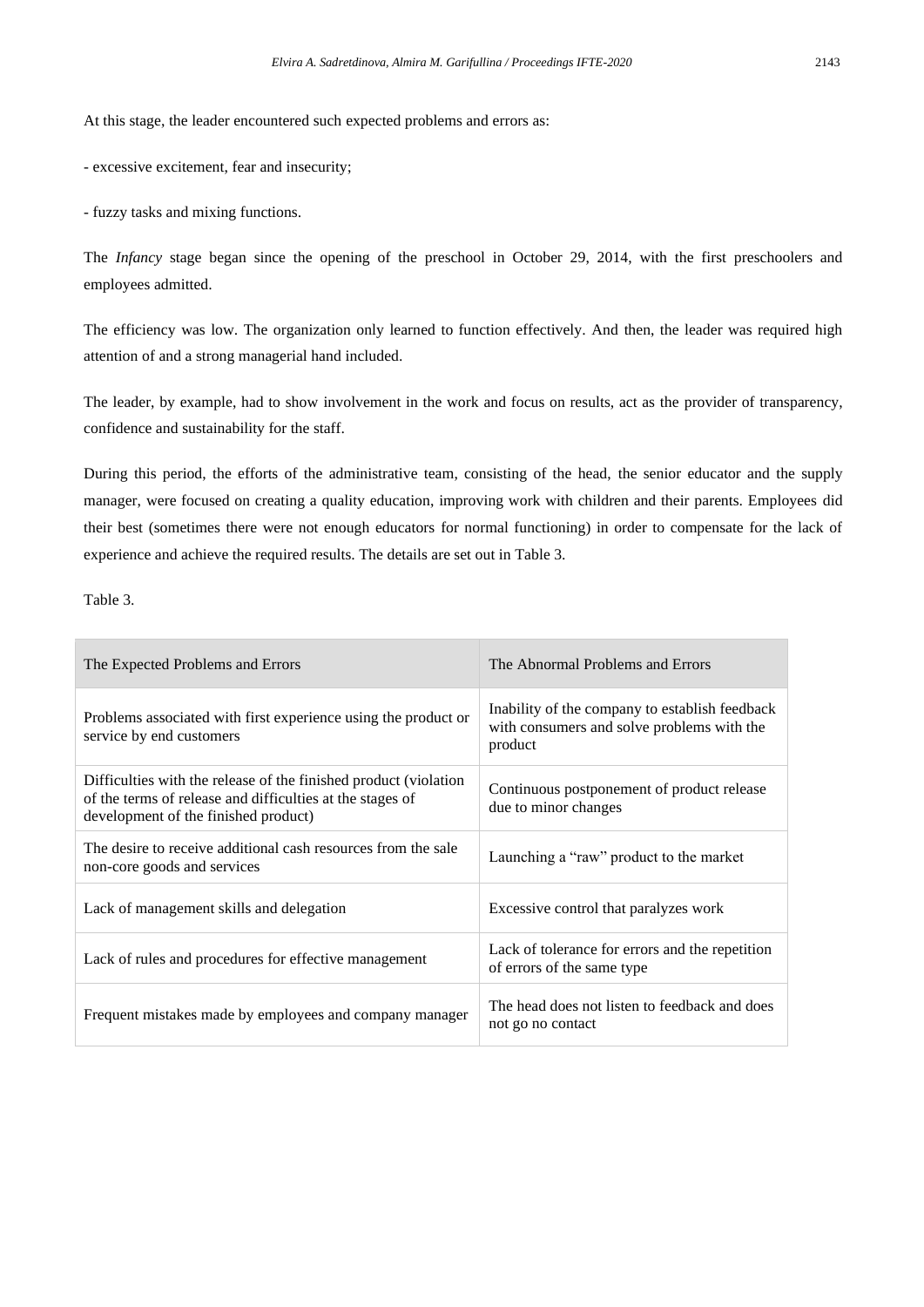It was during this period that the regulatory framework of the preschool educational institution was created: the charter, the local acts were developed and licenses for educational and medical activities were obtained. The development education program had been compiled and approved.

According to Adizes (2009) the managers are likely to face the following problems.

The problems encountered by the authors of the article at the *Infancy* stage were related to the first experience in providing additional paid educational services:

- the desire to receive additional non-governmental funds;

- frequent errors by employees and the head of the organization,
- lack of management skills and delegation.

To meet the challenge we introduced a rigid centralized decision-making system because there was no time for decentralization and the search for compromise solutions.

Establishing the organization in the market of educational services, the growing demand for the provision of educational services of the preschool contributed to the transition of the organization to the next stage of its development - the *Rapid Growth* stage.

At the *Rapid Growth* stage, the educational products of the organization began to be popular and had high loyalty, which allowed the organization to strengthen its position and flourish.

This was expressed in the project activity, in which both teachers, preschoolers and their parents took part. The first large project was *Peoples of the Volga Region* implemented in 2014. The main objectives of the project were to create the development of a poly-lingual environment in the preschool, to get acquainted with the republics and cities of the Volga region, with the culture of the Volga Region peoples. The result of the project was a joint holiday named "Sabantuy is Inviting Guests!"

The year 2017 was dedicated to the Year of Ecology in Republic of Tatatrstan. The achievement in our preschool was the *Preschoolers Learn the World of Oil!* project. The goal was the building and development of eco-friendly behavior of children that is a complex of personal qualities that provide a responsible, conscious (axiological) attitude to Nature. Within the framework of the project, a meeting was organized with employees of the Kazan branch of the Tatar Geological Prospecting Department of *TatNeft*, a major Russian oil-extracting company. Together with their parents, the preschoolers visited the Geological Museum, at Kazan Federal University, Kazan, Russia. The highly emotional ending of the project made *the Tale of the Journey of Oil Droplets*. A significant result of the project activity was an article published in # 9-10, 2017 of *Preschool Education*, a Russia-wide specialized journal (Sadretdinova, 2017).

The year 2017 was a real breakthrough for us, as we were able to adequately implement another *A Preschool Educational Institution is a Health-care institution*... project. In the summer of 2017, our kindergarten took a first prize in the Citywide Specialized Contest. This result was achieved through intensive work of the entire team to create projects of various centers in the kindergarten.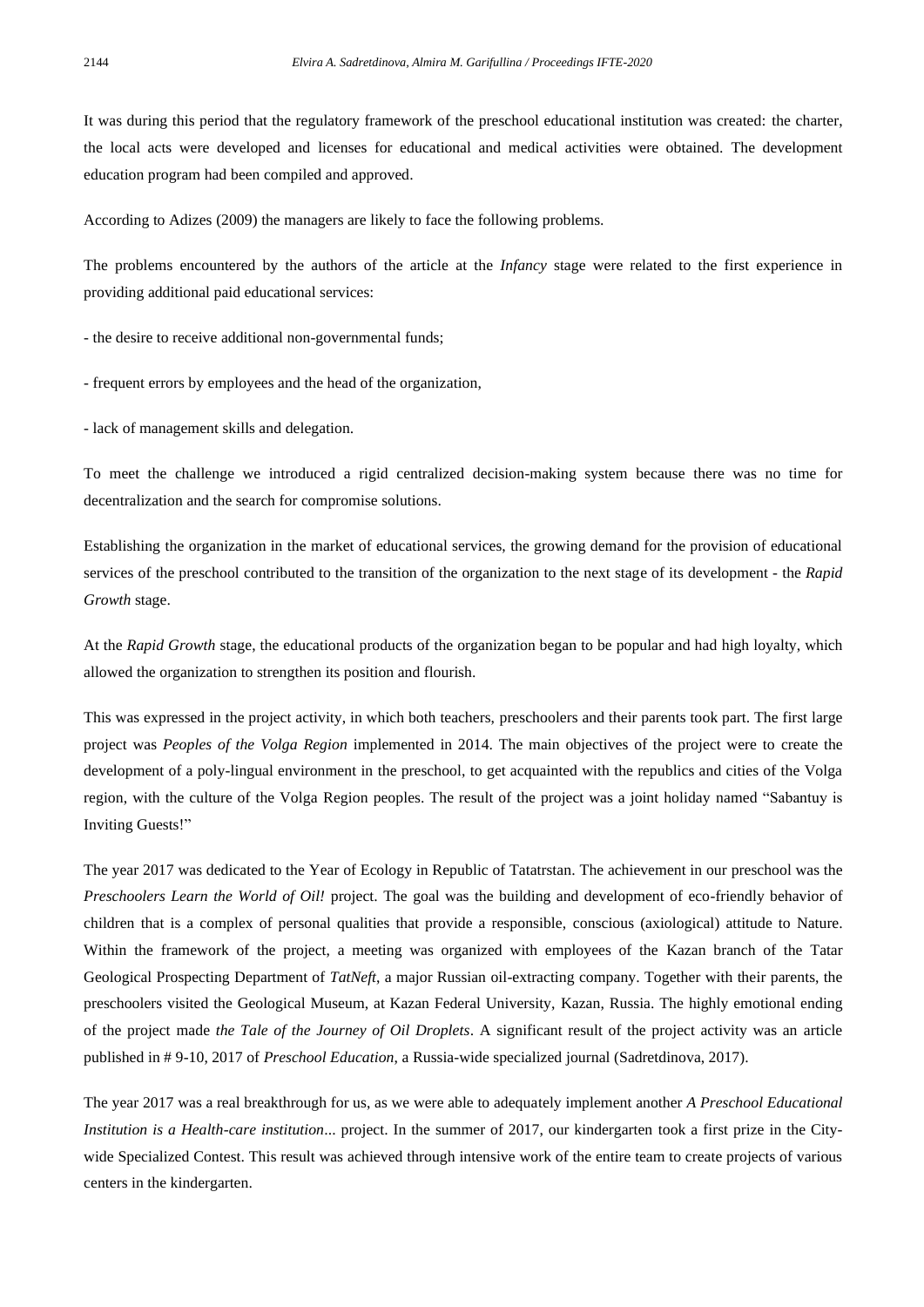We tried so that throughout the kindergarten the pupils had an opportunity to find something they enjoy, for example, an interesting lesson. We took into account the age characteristics of children and their cognitive interests. All game manuals are located along the eco-friendly path in our kindergarten. And there are also centers for the development of aesthetic, musical, visual qualities of children.

The year 2018 was also noted by well-coordinated and focused work of the team. We established a museum in the kindergarten. The museum is part of the kindergarten's subject-developing environment aimed at ensuring understanding and interaction of children of different nationalities in the process of cognitive, play, cultural and leisure activities, focused on the priorities of spiritual values, ideas for the development of personality, individuality of the child.

An important feature of the museum is the participation of children, parents and teachers in compiling it. Preschoolers feel their involvement in the museum. They can participate in a discussion of its subjects, bring exhibits from home; children from senior groups conduct excursions for younger children and replenish them with their creative work.

In real museums you cannot touch anything, but in our *Preschool Local Lore Museum* it is not only possible, but also essential. The preschoolers can visit the Preschool Museum every day, change it yourself, rearrange the exhibits, pick them up and examine them. In an ordinary museum, a child is only a passive observer, and here he/ she are the cofounders, creators of the exposition. And not only the preschoolers themselves but also their parents, relatives and friends. The Preschool Museum is the result of communication, joint work of the educators, children and their families. The formal result of this project was the victory in the city-wide competition *The Local Lore Center* - 2018 contest.

During this period, the kindergarten became the seminar base as a part of continuing education courses held by Institute of Education Development of the Republic of Tatarstan, city-wide seminars for senior educators and kindergarten managers. He authors achieved prominent results in team projects, shared their experience at Preschool Methodological Associations sessions, international conferences, published articles in specialized education journals, the education staff took prizes in various professional contests.

According to the Adizes' theory (2009), the problems that the manager faces at the *Rapid Growth* stage are the most dangerous for the long-term prospects of the organization and they can be seen in Table 4.

## Table 4.

| The Expected Problems and Errors                                | Abnormal problems and errors             |
|-----------------------------------------------------------------|------------------------------------------|
| Excessive company confidence in success                         | Outflow of key people of the company     |
| Confusion about priorities, responsibilities and functions      | High priority for every task             |
| Sales acquire more important status than profit                 | Premature focus on profitability         |
| Lack of control over costs, budgeting and cash flow<br>analysis | Lack of delegation and remote management |
| Low managerial competence of the leader                         | Arrogance from leadership positions      |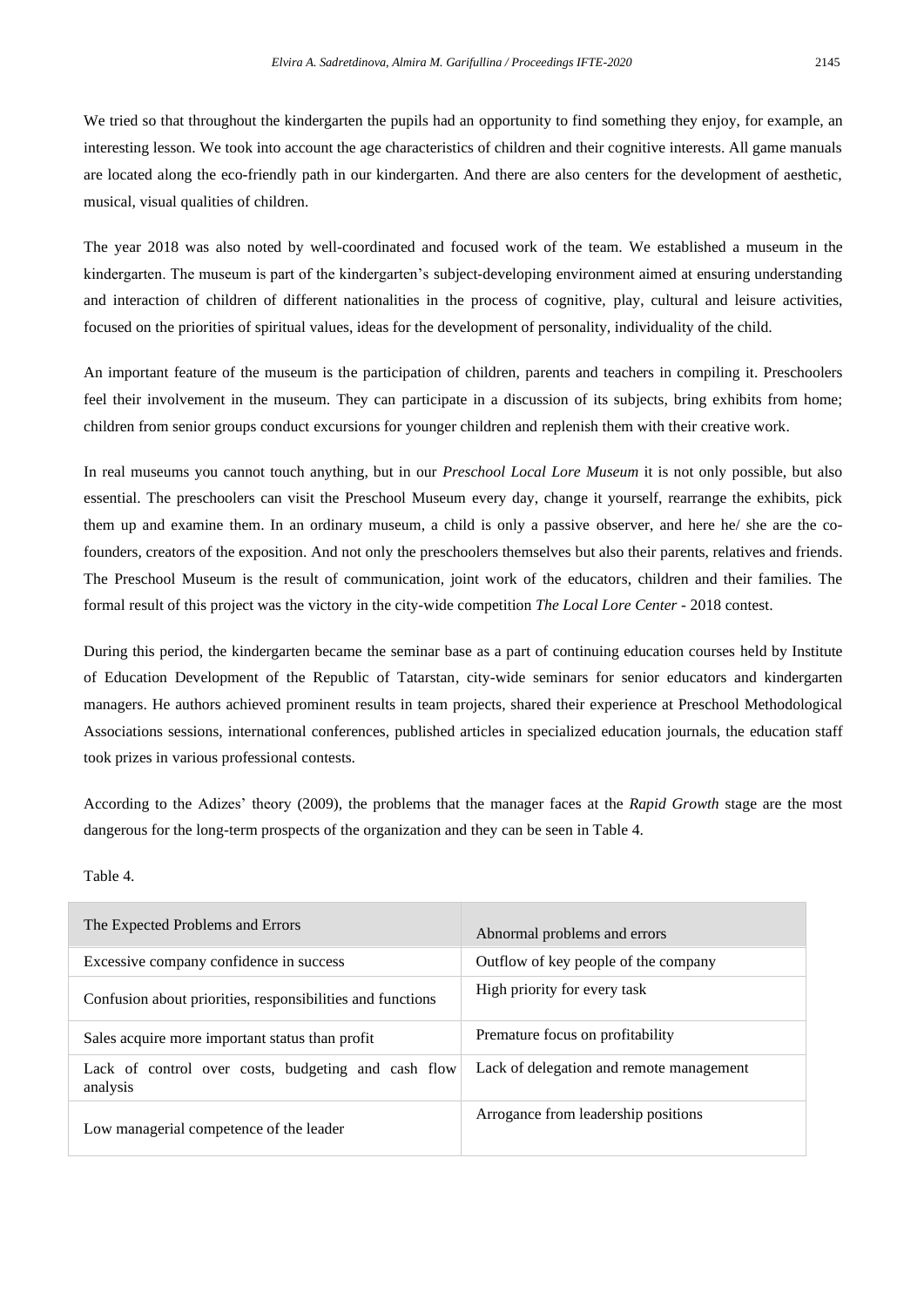At the *Rapid Growth* stage, there is the likelihood of the "Founder's Trap" scenario. This term was introduced by Adizes (2009). It means the organization is highly dependent on its leader, who manages all the processes himself/ herself. But, unfortunately, he/she is not able to allocate time for analysis and solving all the problems.

To avoid this situation, the authors organized the work of temporary creative teams in the preschool to implement the project, which was relevant at that time. Building temporary creative teams and appointment of different members of our teaching staff as their leaders allowed us to update the organizational structure, monitor the quality work of internal processes of information exchange and control. Delegation of authority became an especially important skill in the organization. In addition, the promotion of teamwork helped strengthen the corporate spirit and create a cohesive team.

It is noted that if the delegation process is successful, then the leader can gradually proceed to the process of decentralization of management (transfer of responsibility for decision-making). Before that, the organization was not quite mature.

At the stage of the life cycle, called *Youth*, the preschool staff was reborn into the light, but in a slightly different form. We decided to try ourselves in innovation.

One of the decisions of our team was the decision to participate in innovation at different levels, both urban and federal. The orders were signed on an innovative platform on improving the quality of education at *the Institute for the Study of Childhood, Family and Education of the Russian Federation*, under *the Kazan Education Department* on the topic of *Social Intelligence of Preschool Children* and an order on the implementation of office projects in educational institutions of Kazan, participation in the International *Eco-school \ Green Flag* Movement.

As part of our innovative projects, the preschool was engaged in the transformation of the developing environment in the premises of the preschool. Parents and teachers created vertical multifunctional manuals that allowed a change in play tasks and were available for children at any convenient time.

As part of the office project this year, the manager of the organization took a *Coaching Training Course* that helps in solving managerial problems.

Participation in innovative activities allowed not only to improve the quality of educational services provided under the main program, but also to expand the range of additional educational services.

Now children have the opportunity to engage in figure skating on artificial ice. The objectives of this direction are to strengthen the physical health of preschoolers and the popularization of sports.

Classes in vocal art teach children to relax, confidently stay on stage, have a healing effect and promote the development of creative potential of preschool children. In this course, the preschoolers gain awards in various contests.

In our hectic time it is very important to create a favorable emotional atmosphere in the preschool. It is important to teach children how to relieve stress and relax in time and they successfully achieve it in the sensory room.

At the *Youth* stage, the management culture must transform from an absolute monarchy to a constitutional monarchy. In fact, the decentralization of power should occur, since the organization already has employees who are able to take on the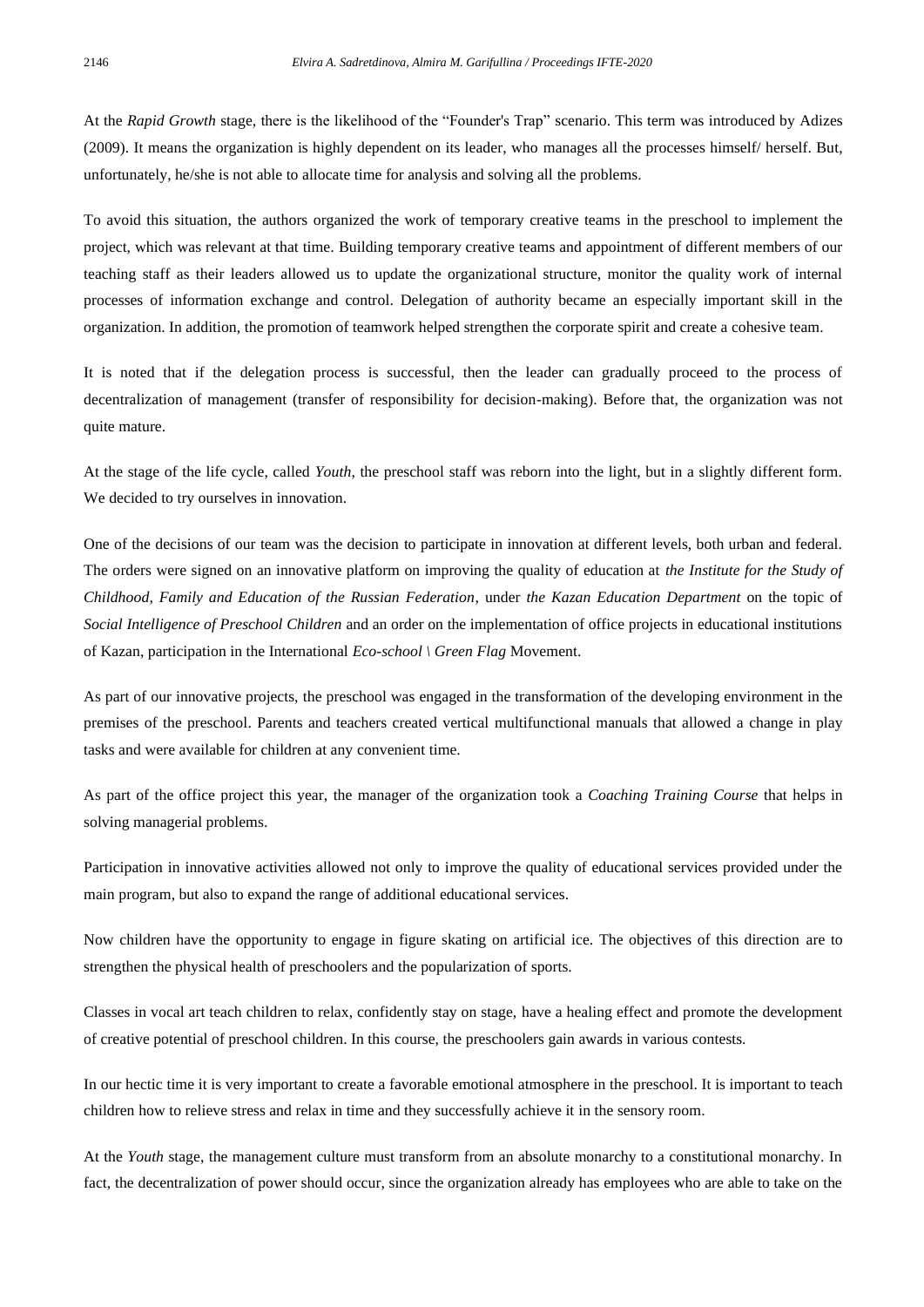solution of certain issues. And currently, the senior educator and supply manager have become such-like employees in the preschool under study.

If the manager and the staff do not solve the problems that arise at this stage of the organization's development, there is a risk of returning to the previous stage of your development and, as a result, failure. To achieve sustainable development at the *Youth Stage*, an organization must limit the flexibility that was encouraged in the previous stages of development. At this stage, the mission and values of the organization are of high importance.

The staff has something to work on, they are ready for change, and accept their mistakes and correct them. To do this, managers educate their teaching staff through seminars, trainings, coaching sessions within the team on team building, goal setting and more.

They are striving for the *Dawn Stage*, which represents the golden age. This is the stage when the organization occupies an optimal position on the life cycle curve and reaches a certain balance between flexibility and tight control in management. It happens when the organization has clear goals, everyone has clear priorities and all employees consistently, stubbornly and clearly perform their tasks. The organization is aligned with the mission, strategy, structure, information management processes, resource allocation, and reward systems. The organization works smoothly as a single mechanism.

Any leader wants his or her team to be efficient, competitive and harmonious. How to create a team so that its members complement each other, strive for development and not get stuck in a swamp? The simplest and most understandable solution for a manager at any level can be the methodology for selecting personnel according to the methodology of Yitzhak Adizes (2009). Because it describes the four basic types of personality through the prism of human behavior in the work environment.

## **Results**

The authors believe that an interesting finding of the Adizes methodology (2008a) is that along with the strengths, the weaknesses of employees are considered, while other techniques describe only the strengths. Knowing about the weaknesses of employees allows us to predict possible difficulties for employees and think out ways to overcome them.

Why did the authors decide to implement this method?

1. The four roles of PAEI do not have cumbersome and scientific-clinical descriptions that impede perception and cast doubt on the interpretation of the results.

2. In order to understand the method no specialized education is necessary.

3. The principles of PAEI do not contradict and are combined with any other methodologies that we are used to. In addition, the method is universal: it can be used both in the selection of personnel and in training, internal communications, teamwork, and even in personal life.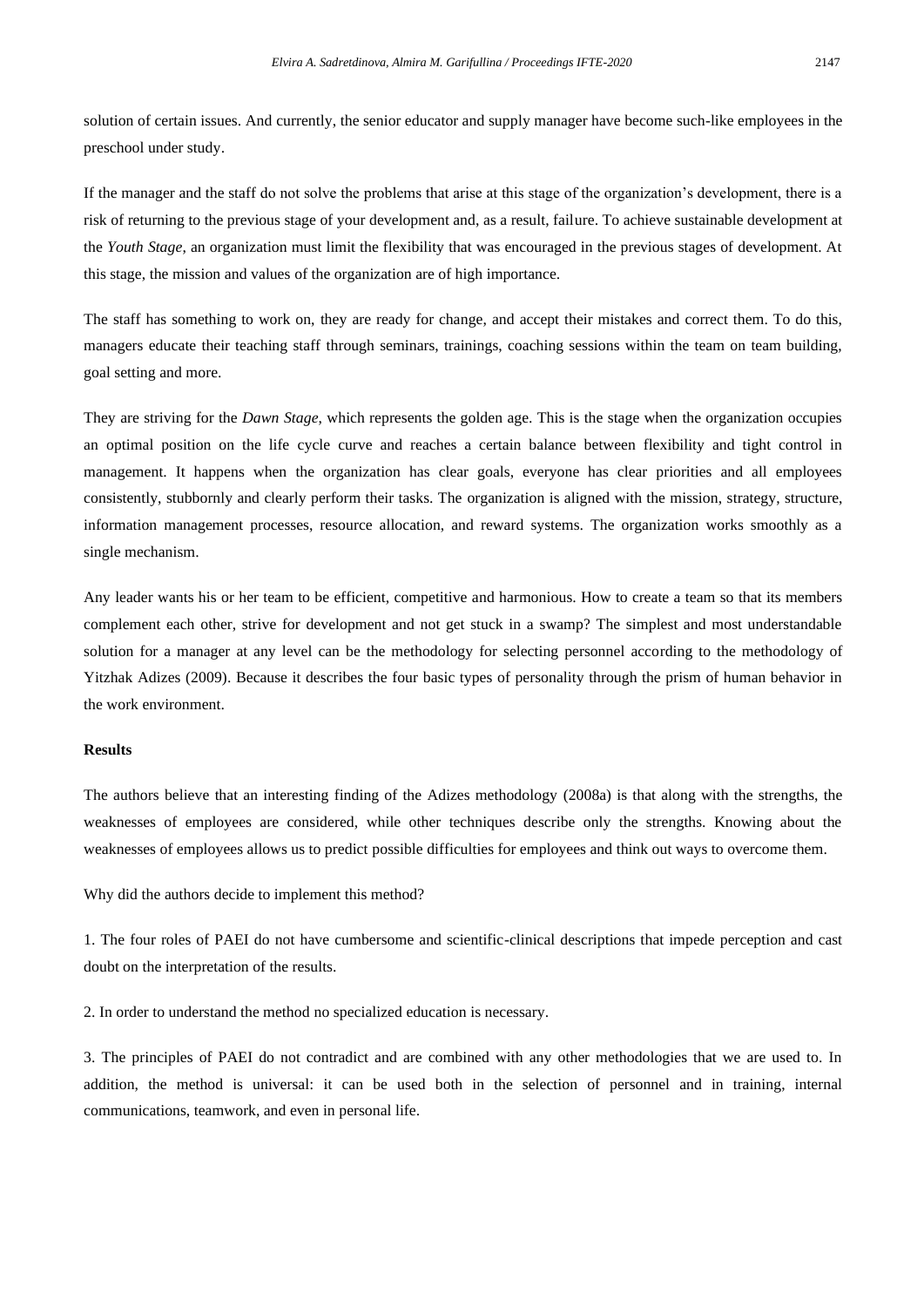As it can be seen, there are many advantages of this strategy that made the authors dare to apply it. We invited our staff to take an on-line test. After reviewing the strengths and weaknesses of each of the roles, analyzing the results of testing of the teaching staff, the researchers received the following data:

- Participants with the most pronounced producer function 40%;
- Administrators 13%;
- Entrepreneurs 17%;
- Integrators 30%.

After passing the test, the teaching staff received the following recommendations:

- 1) What to do if you are a producer:
- Before you complete a task, consider whether it is really necessary.
- Make a list of tasks that only you can do.
- Consider long-term results.
- Pay attention not only to the result, but also to the process.
- 2) What to do if you are an administrator:
- Depart from the plan, take risks. In an era of change, this is necessary.
- Do not judge the colleagues for stepping back from the initial plan.

• Consider each specific situation separately. Sometimes, in order to maintain a good relationship, you have to deviate from the plan.

- 3) What to do if you are an entrepreneur:
- Do not rush to voice each idea.
- Set aside the decision for a day: you eliminate emotions and have time to think things through.
- Let other colleagues speak out.
- 4) What to do if you are an integrator:

• If you need to resolve the issue, imagine that you are on a desert island. You have no advisers. The decision is yours.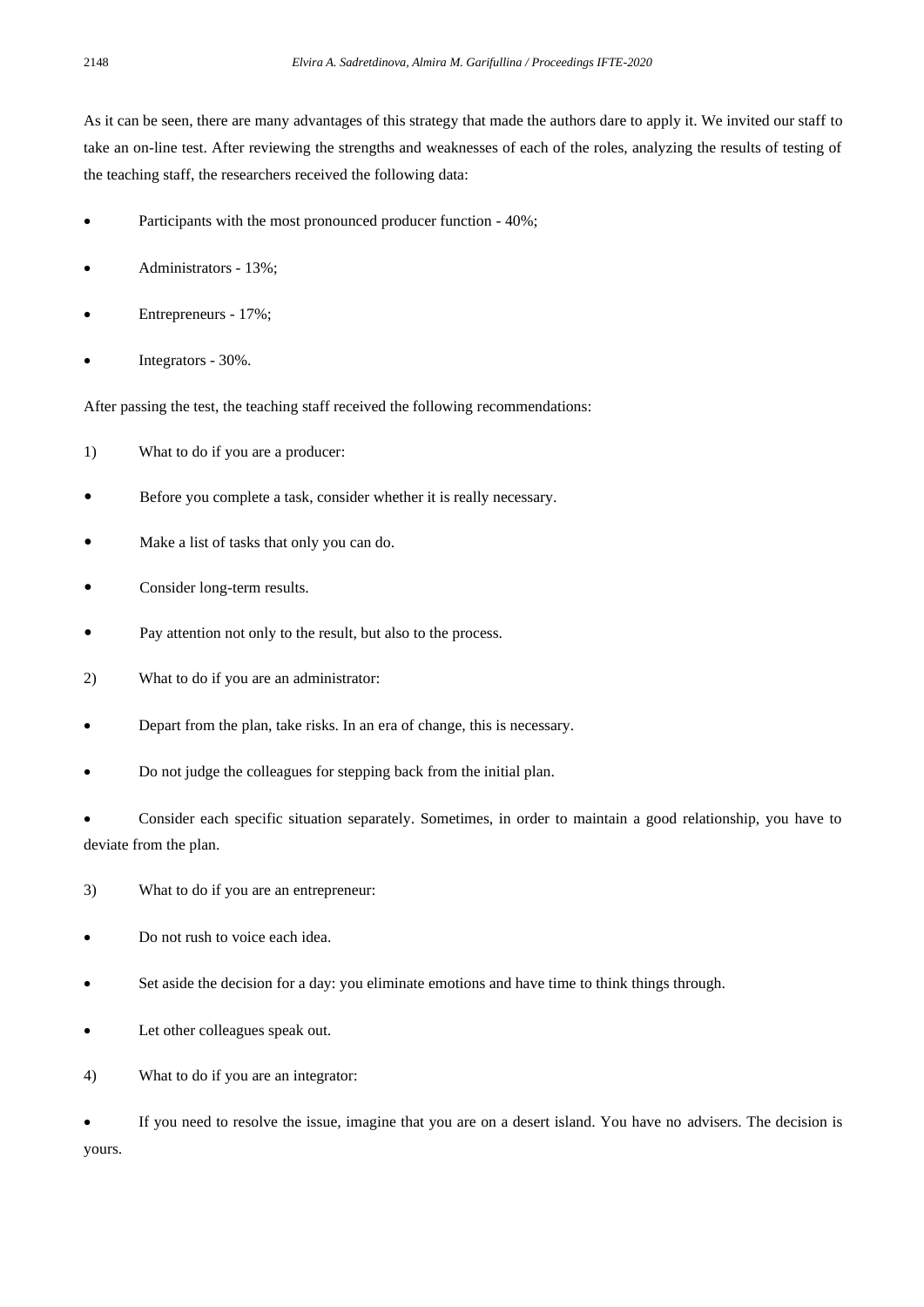- Do not be afraid of criticism. If someone does not share your point of view, listen them and share.
- Allow an hour to communicate with colleagues, the rest of the time devote to strategic issues.

#### **Discussions**

For each group, the authors of the article tried to choose such techniques that would help our teachers develop the ability to act other roles.

A group of producers faced the problems with generating ideas. They were dissatisfied with something new, unconventional. The colleagues and the head worked on *the Wheel of Balance* method, the purpose of which is the method of analysis and life planning as well as *The 100 Wishes* Technique, which helps build tasks in the long run.

The administration function in our team is at the lowest level. Therefore, it was decided to put into operation such a technique from management as the *SCRUM Board*. The purpose of which is that in everyday worries you can leave in sight only those things that you need to focus on without bothering with what is yet to be done or what has already been done. On the board there are 4 columns on which stickers with the name of cases are glued, according to the instructions. As the work progresses, the employee re-sticks the sticker in the next column.

Colleagues who are inclined to the functions of entrepreneurship and integration were offered the *SMART Analysis* technique.

Together we examined how to set a goal, what results we want to achieve, what actions need to be taken to achieve a goal. And, of course, it is important in this technique to determine the timing for achieving the goal.

In *order* to assemble a team of suitable types and learn to work together for the effectiveness of the entire kindergarten, the staff applies one of the effective methods that are the analysis of functions and powers according to "the vitamin complex" of Adizes (2009). The purpose of this technique is that everyone is invited to take on a role to explore the behavior of a given code. Thus, each time taking on different roles, playing as a team, solving different tasks, the colleagues build the functions according to "the vitamin code" (Adizes, 2009).

The desired results can be achieved if functions *P* and *E* are brought to the forefront. The work efficiency can be gained by using functions *A* and *I*.

A mutually complementary team will provide the result if the members adhere to different approaches and the tasks of each member are clearly defined.

#### **Conclusion**

The main idea of the methodology is to understand that all people are different and need each other to achieve common goals. There are no perfect team members. The staff must be able to cooperate efficiently with the actual team-members. It is necessary to create conditions under which the employees will be able to reveal their best qualities. The modern leader, no matter what organization he/she manages, is to determine at what developmental stage their organization currently is.